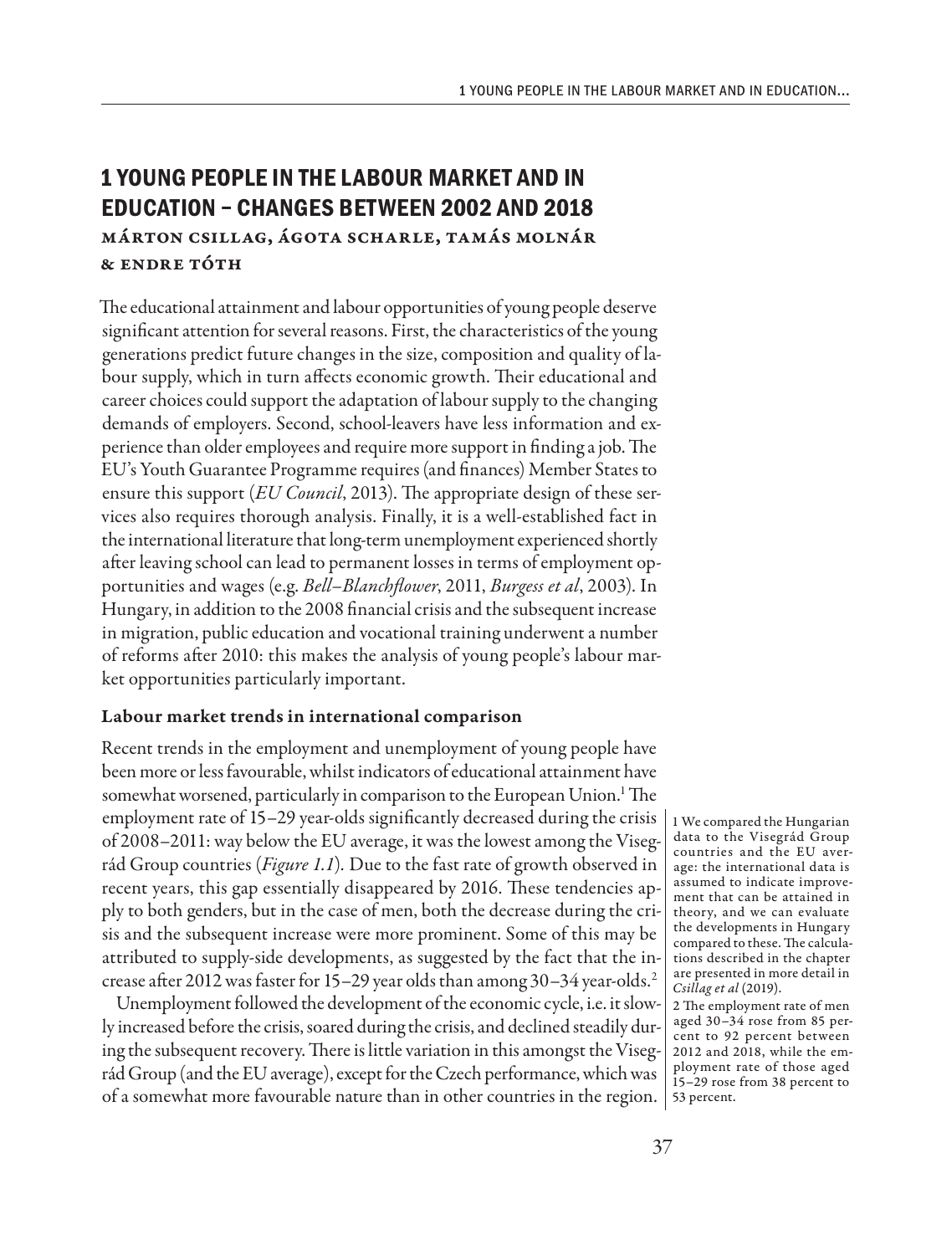

Figure 1.1: Employment rate of men and women aged 15–29, 2002–2018

Note: The employed include public works participants. Source: *Eurostat*.

The share of youth not in education, employment, or training (NEET) among men aged 15–29 years developed similarly to unemployment: during the crisis, it was above the averages of the European Union and the Visegrád Four, amounting to around 14 percent, while in more recent years it declined rapidly, even compared to other countries, reaching 7.5 percent by 2018. The effect of the economic cycle was visible in the case of women as well, it was albeit weaker, and the improvement in recent years was also smaller in their case, therefore the NEET-rate stayed high in regional comparison (*Mascherini et al*, 2017). In 2018, the female NEET rate was 18.6 percent in Hungary, whilst the EU28 average, as well as the Czech or the Polish indicators did not exceed 16.5 percent.

As for participation in full time education, recent trends vary both across the Visegrad countries and in the European Union. In Hungary and Slovakia, the share of youth in full time education followed the development of the economic cycle: during the recession it was high (around 67–68 percent), then throughout the economic boom it began to decrease. In Hungary it dropped to around 60–61 percent, and in Slovakia it began to increase again only in 2017. In Poland (where employment did not decline during the recession) the share of students was decreasing until 2018, whilst in Czechia and the European Union average, it increased continuously. The Hungarian indicator trailed behind the EU28 average (67 percent) by 7 percent, and also behind the Czech indicator (70 percent) by 10 percent. To summarise, whilst employment and unemployment developed favourably, the decrease in the share of students diverges from the EU trends in an unfavourable way.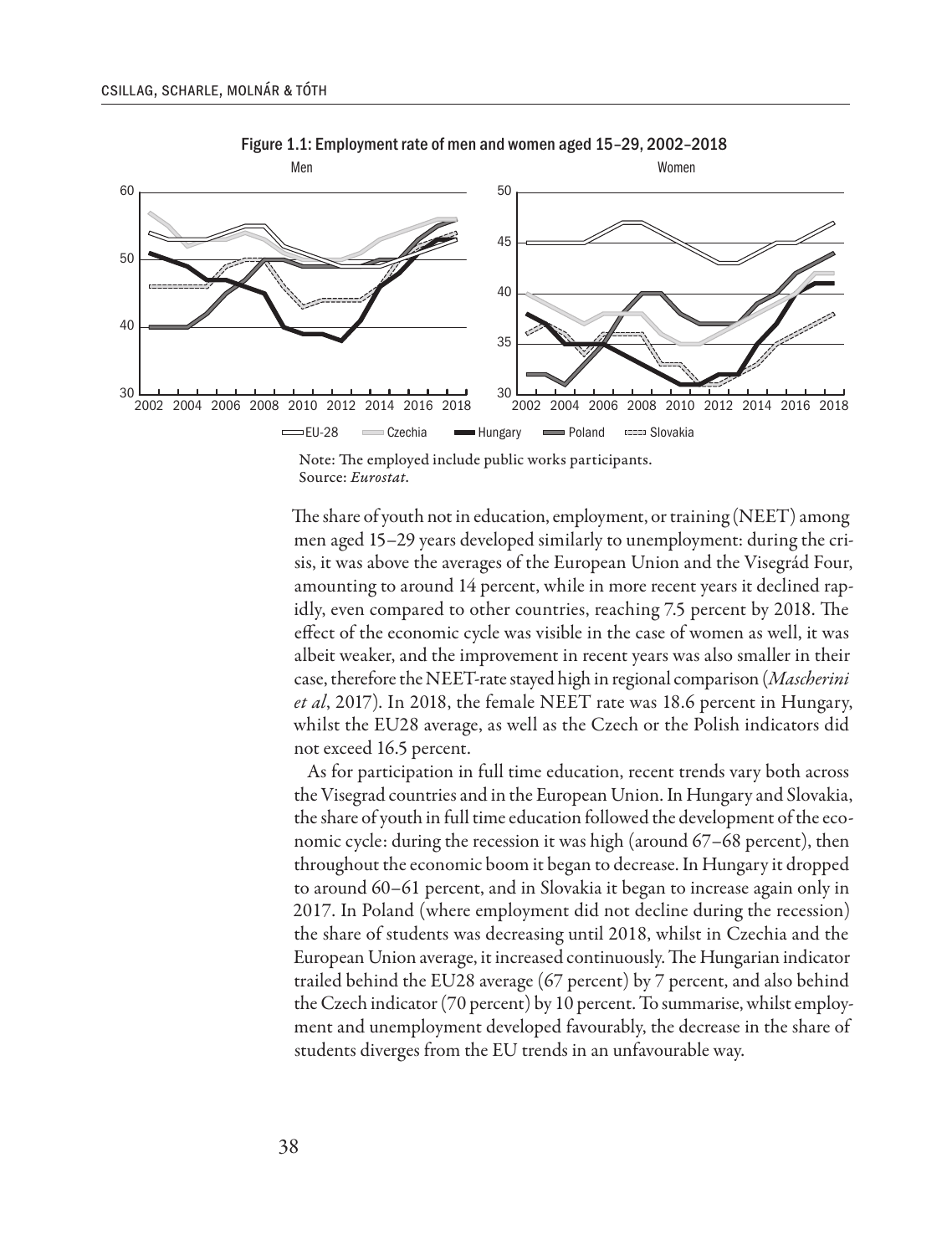### Factors shaping young people's labour market outcomes

The employment rate can increase for various reasons. It is a positive development if the increase is due to new entrants and young unemployed people finding work faster, or if mothers with small children return to the labour market sooner, as this implies that the unemployed or inactive period, which erodes ability to work, has shortened. The role of services assisting in job search is discussed in Chapter 5 of this volume.

The role of demographic trends influencing labour supply cannot be neglected either. The decrease of birth rates can increase employment, or if the cohort of youth in their 20ies is more numerous than the cohort of youth in their teens, who are typically less likely to participate in the labour market.

It is less favourable if employment grows because young people drop out of school, and fewer of them study further in secondary and higher education (see sub-chapter 2.5), as this reduces the human capital of the affected cohorts (and consequently their average productivity), which is expensive to correct in adult education.

Lastly, one should also consider the forms of work that are favoured by the expansion. If employment is growing in stable jobs that support skills development, that is favourable both for young people's careers and economic growth. If the expansion is mainly in casual, temporary jobs, fixed-term contracts or public works, that may be less favourable. This is because if young people spend a long time in a job where there is no opportunity for either career advancement or learning, this can result in lower productivity and wages throughout their entire future career – this is discussed in sub-chapters 3.3 and 5.5.

The drastic decrease of employment in the years of the recession deserves special attention, as that may have long lasting consequences for the generations that entered the labour market during the recession. Chapter 4 explores this scarring effect in more detail.

## Labour market status by age group

To get one step closer to understanding the observed trends, we examine the development of employment and education by gender and age group (*Figures 1.2, 1.3* and *1.4*). In order to more accurately assess the improvement of the employment indicator, we calculated the employment rate for the past 15 years using the labour force survey of the Hungarian Central Statistical Office (HCSO), excluding public works participants (as they do not work on the primary labour market), $^3$  as well as those who were in full-time education,  $\mid$  3 The proportion of youth in and those receiving childcare who did not work. Youth not in employment, education, or training (NEET) were defined as those who were not employed (except if in public works), and did not participate in any form of education or training (full-time or part-time, within or out of the school system).

public employment is not significant. 1–1.5 percent of those aged 17–19 work in this form, it is the greatest among men aged 20–24, where the rate is around 3 percent.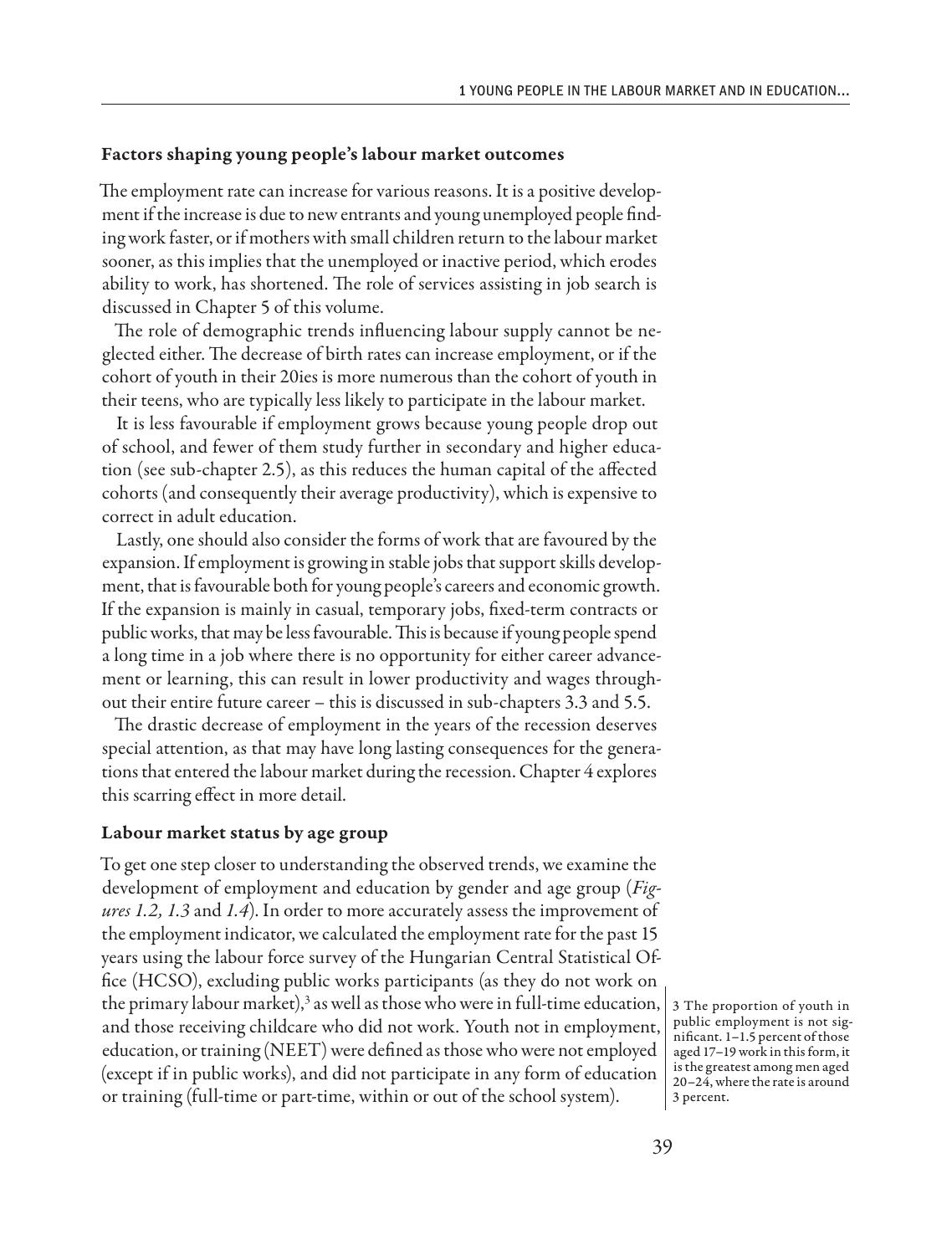

Figure 1.2: Employment rate by age and gender, 2002–2018 (percent)

Source: Own calculations using the Hungarian Labour Force Survey (second quarter).

The time series shown by age group in *Figures 1.2, 1.3, and 1.4*, clearly depict the effect of the 2008 recession on the labour market, especially on the employment outcomes of men. During the recession, the employment rate of men aged 20–29 decreased, the share of full-time students stayed intact, while the NEET rate increased. In the following period of growth, the employment rate and the NEET-rate showed a rapid recovery. The indicators for women aged 20–29 developed similarly to those for men, except that during the recession their employment did not decrease as much. In the case of women aged 25–29 the effects of the recession are less significant on all indicators, which may be explained by the improvement of their educational attainment or delayed childbearing.

There is also a clear decline, and then a reversal of the prior, fast improvement in the level of schooling, which can be explained in part due to the booming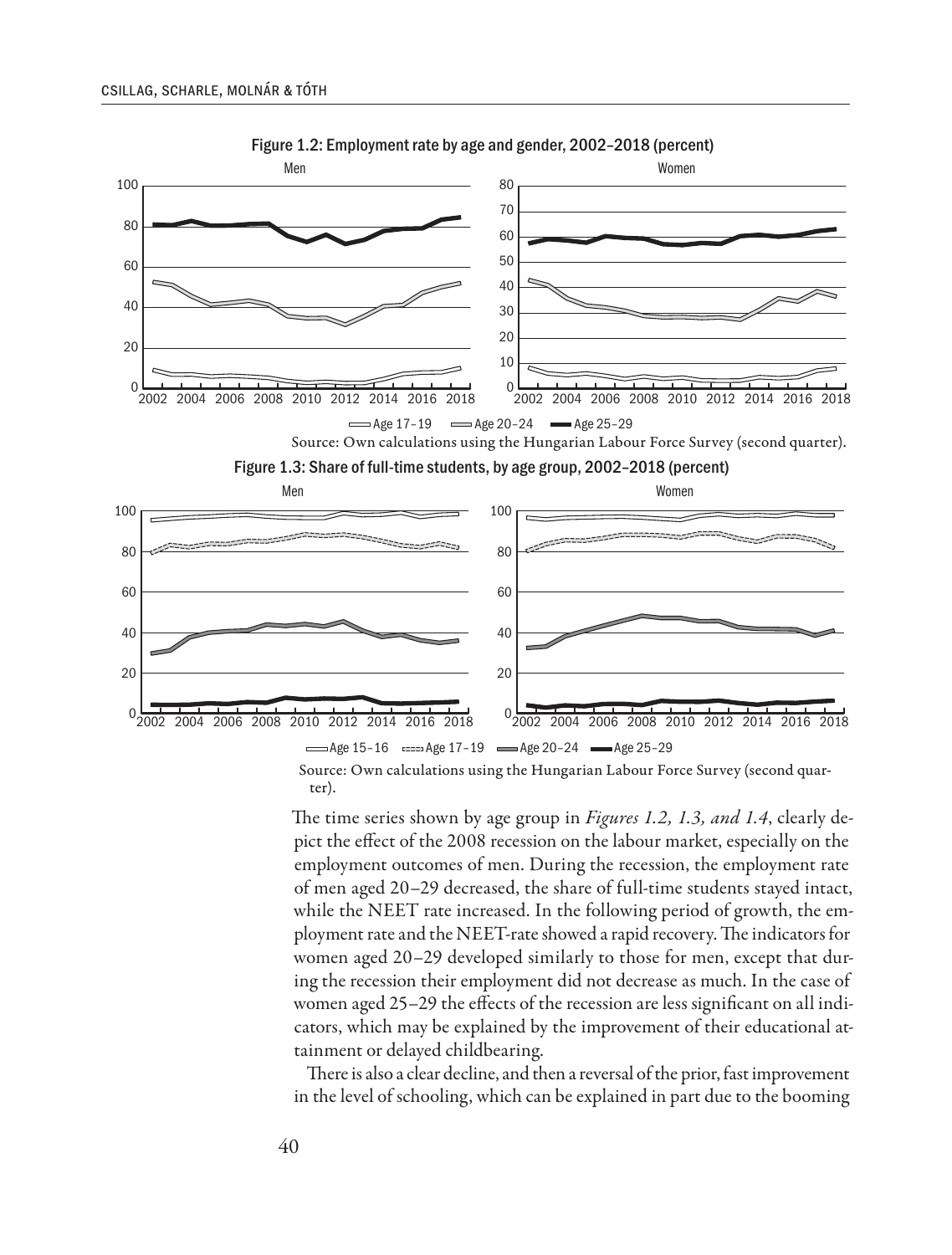demand for labour, and in part due to policy measures (the centralization of education, the lowering of the compulsory school-leaving age, the reform of secondary education, the cut in publicly funded places in higher education). In recent years, the rate of full-time students decreased in the 17–19 and the 20–24 age groups, most significantly in the case of men aged 20–24, where the indicator dropped 10 percentage points between 2012 and 2017.





Source: Own calculations using the Hungarian Labour Force Survey (second quarter).

The development in the composition of NEET youth also points to the effects of the recession: the share of those young people who have been searching for a job for some time as well as those young people who are discouraged<sup>4</sup> and inactive decreased by 25 percentage points between 2012 and 2017. In economically disadvantageous regions, however, the rate of long-term unemployed and (or) discouraged young people remained high. The reasons for this are discussed in sub-chapters 5.1 and 6.2.

### The wage returns of educational attainment and experience

There were some changes in the wage returns of education between 2002 and 2016, but the observed slight decline in returns are not large enough to explain the observed drop in enrolment in tertiary education after 2012. The wage premium of higher education decreased – especially in the case of new entrants – but it remained significant (*Table 1.1*)*.* The relative wages of graduates were influenced by numerous factors in this period, which all pointed towards the narrowing of the wage premium. First, the previous expansion in higher education and the Bologna Process increased the supply of graduates, and the share of those entering the labour market after achieving a Bach-2016).

4 The categorization follows the method of Eurofound (see also, in greater detail in sub-chapter 5.1) (*Mascherini–Ledermaier,*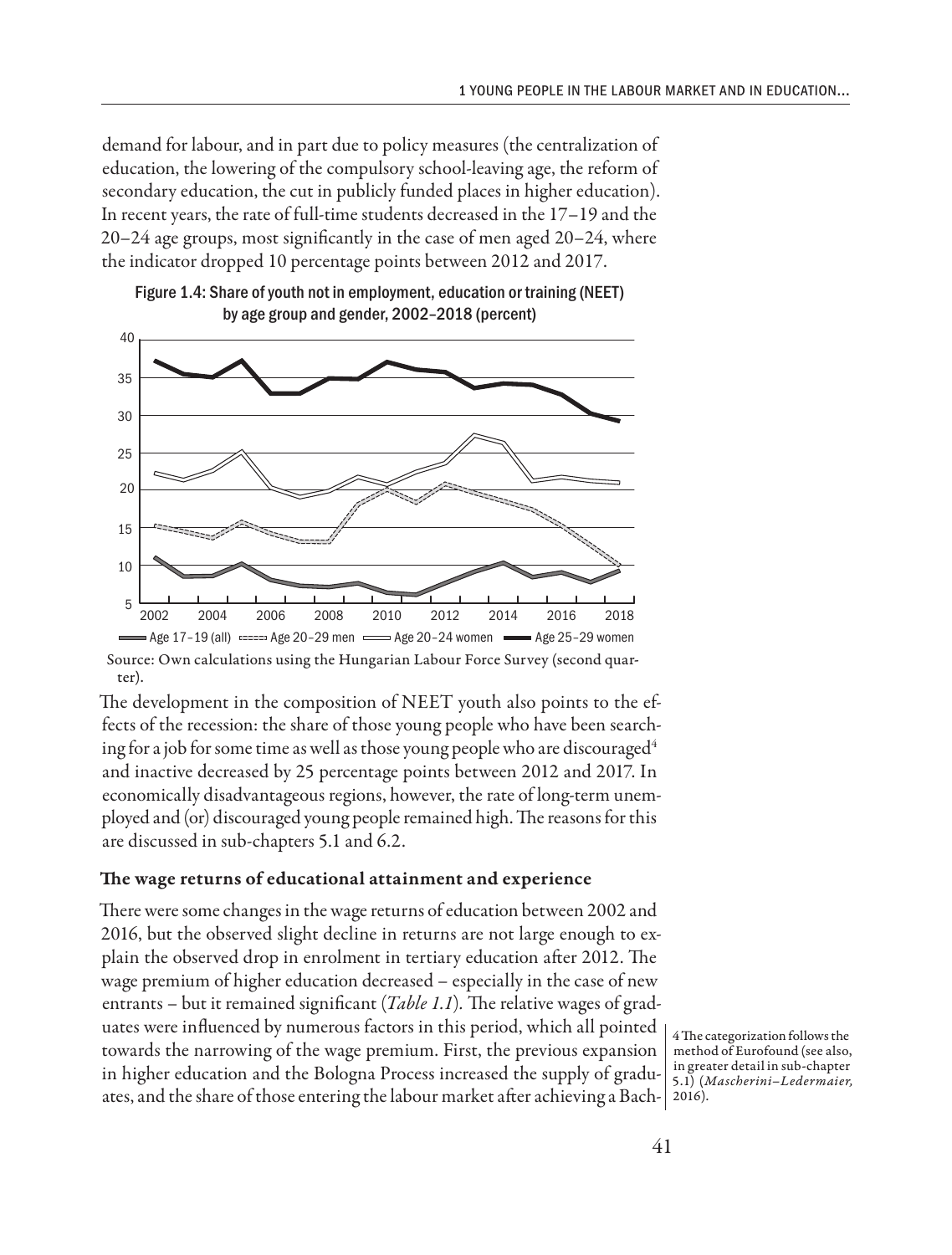elor's degree. Second, the minimum wage and the guaranteed wage minimum which essentially affects for those with primary and secondary education continued to increase (cf. sub-chapter 5.4). Finally, the removal of the top income tax bracket could also slow down the increase in the average *gross* wages of graduates.5 The wage returns to experience, however, increased in the case of graduates (especially for men). Chapter 2 and sub-chapter 7.3 examine these developments in detail.

|                   | Men         |                    | Women       |                |  |  |
|-------------------|-------------|--------------------|-------------|----------------|--|--|
|                   | $0-1$ years | 5 years            | $0-1$ years | 5 years        |  |  |
|                   |             | of work experience |             |                |  |  |
| 2012              |             |                    |             |                |  |  |
| Primary           | 102,896     | 108,438 (105%)     | 98,238      | 103,161 (105%) |  |  |
| Vocational school | 106,785     | 115,290 (108%)     | 100,451     | 105,162 (105%) |  |  |
| Secondary         | 120,963     | 135,520 (112%)     | 117,393     | 127,494 (109%) |  |  |
| Higher            | 246.253     | 283,602 (115%)     | 193.447     | 230,372 (119%) |  |  |
| 2016              |             |                    |             |                |  |  |
| Primary           | 151,854     | 157,430 (104%)     | 155,887     | 157,099 (101%) |  |  |
| Lower secondary   | 164,994     | 173,246 (105%)     | 155,771     | 159,826 (103%) |  |  |
| Upper secondary   | 179,216     | 194,712 (109%)     | 159,898     | 172,331 (108%) |  |  |
| Higher            | 244.920     | 323.837 (132%)     | 214.871     | 264.046 (123%) |  |  |

| Table 1.1: New entrants' monthly gross real wages in the business sector, |
|---------------------------------------------------------------------------|
| by education, gender and work experience, 2012-2016                       |

Note: Percentages show the wage premia compared to new entrants  $(2016 = 1)$ . Source: *PES* Wage survey, own calculations.

#### Decomposing changes in employment and the NEET rate

The above discussed aggregated changes in the labour market and education indicators are shaped by long-term demographical trends, policy actions and the economic environment as well. The growth of the employment rate and the recently seen significant decrease of the NEET-rate may be explained not only by the economic boom for instance, but also by the (slowing) rise in school participation.

We show the relative importance of these main processes via factor decomposition. We compare the later years to the labour market outcomes of youth recorded in 2002. We examine three pivotal years: 1) 2007, the last year before the recession; 2) 2012, the lowest point of the recession in terms of youth employment; 3) 2017, the last year for which we have data available.

To decompose the main factors, we used the quarterly waves of the Hungarian Labour Force Survey and we considered five levels of educational attainment,<sup>6</sup> three age groups, and finally the seven (NUTS2) regions, and we performed the analysis by gender. When analysing employment, we considered those in public works as unemployed (as they do not work in the labour market), but did not count them among the NEET youth. We used the

5 Before 2011, personal income tax was a progressive tax (in the top bracket, 32 percent above an annual salary of 5 million HUF), this was replaced by the flat rate tax at 19 percent.

6 The five categories are: primary education, vocational education, general secondary, secondary with vocational education, higher education.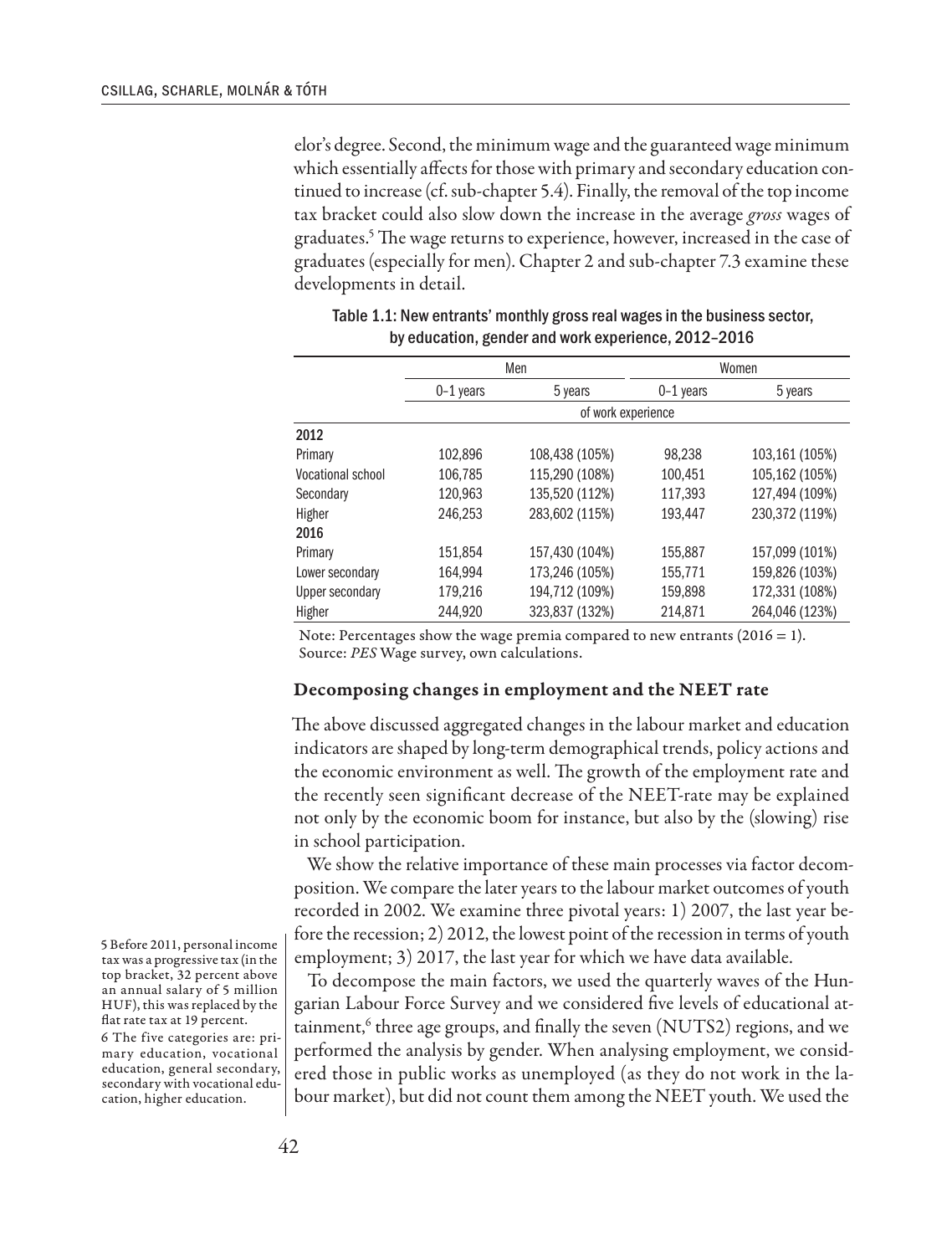Oaxaca-Blinder decomposition method, which decomposes the changes (in percentage points) between the given pair of years into two parts. The composition-effect shows to what extent the difference (across two years) in the population's composition in terms of age, educational attainment and residence explains the change observed in the NEET- and the employment rate. The parameter effect captures the effect of all other changes.

Findings are summarised in *Tables 1.2* and *1.3*, where we present the changes in the NEET rate and the employment rate calculated in percentage points. We portray, again in percentage points, the contribution of changes in the composition of youth, particularly the changes in the composition of young people's educational attainment, as well as what can be attributed to other economic factors (this is shown by the parameter effect).

Tables 1.2: Decomposing the employment rate of the population aged 16–29, 2002–2017 (percentage points)

|                           |         | Men      |         |         | Women   |         |  |
|---------------------------|---------|----------|---------|---------|---------|---------|--|
|                           | 2007    | 2012     | 2017    | 2007    | 2012    | 2017    |  |
| Total difference          | $-3.91$ | $-14.06$ | $-0.42$ | $-4.36$ | $-7.52$ | $-0.09$ |  |
| <b>Composition effect</b> | $-2.93$ | $-6.25$  | $-4.55$ | $-0.89$ | $-1.69$ | $-1.26$ |  |
| of which: education       | $-2.61$ | $-4.54$  | $-4.38$ | $-0.69$ | $-0.80$ | $-1.20$ |  |
| Parameter effect          | $-0.98$ | $-7.82$  | 4.13    | $-3.47$ | $-5.84$ | 1.17    |  |

Source: Own calculations using the Hungarian Labour Force Survey (second quarter).

## Table 1.3: Decomposing the NEET-rate of the population aged 15–29, 2002–2017 (percentage points)

|                           |         | Men     |         |         | Women   |         |  |
|---------------------------|---------|---------|---------|---------|---------|---------|--|
|                           | 2007    | 2012    | 2017    | 2007    | 2012    | 2017    |  |
| Total difference          | $-3.32$ | 0.95    | $-5.78$ | $-5.53$ | $-4.09$ | $-7.47$ |  |
| <b>Composition effect</b> | $-0.61$ | $-1.03$ | $-1.06$ | $-1.34$ | $-2.88$ | $-2.29$ |  |
| of which: education       | $-0.34$ | $-0.61$ | $-1.04$ | $-1.13$ | $-1.81$ | $-2.22$ |  |
| Parameter effect          | 2.71    | $-1.99$ | $-4.72$ | $-4.19$ | $-1.20$ | $-5.18$ |  |

Source: Own calculations using the Hungarian Labour Force Survey (second quarter).

Changes in employment between 2002 and 2017 were governed primarily by economic processes, while – especially for women – changes in the educational composition of youth also played a minor role.7

In the decrease of the NEET-rate, however, the increase in young women's average education-levels (which in itself would have decreased the NEET-rate by 2 percentage points) had an important role, which grew over time. At the same time, out of the 7 percentage point decrease in the NEET-rate by 2017, economic and social processes account for more than 5 percentage points, which contributed to improving the NEET rate within particular educational and age groups as well. In the case of young men, the improvement of the  $\, \vert \,$  higher education).

7 Throughout the observed period, the composition based on education continued to improve, albeit slowly, which decreased the employment rate amongst the youth through increasing the rate of those in further education (whilst it increases it in the age group following the completion of